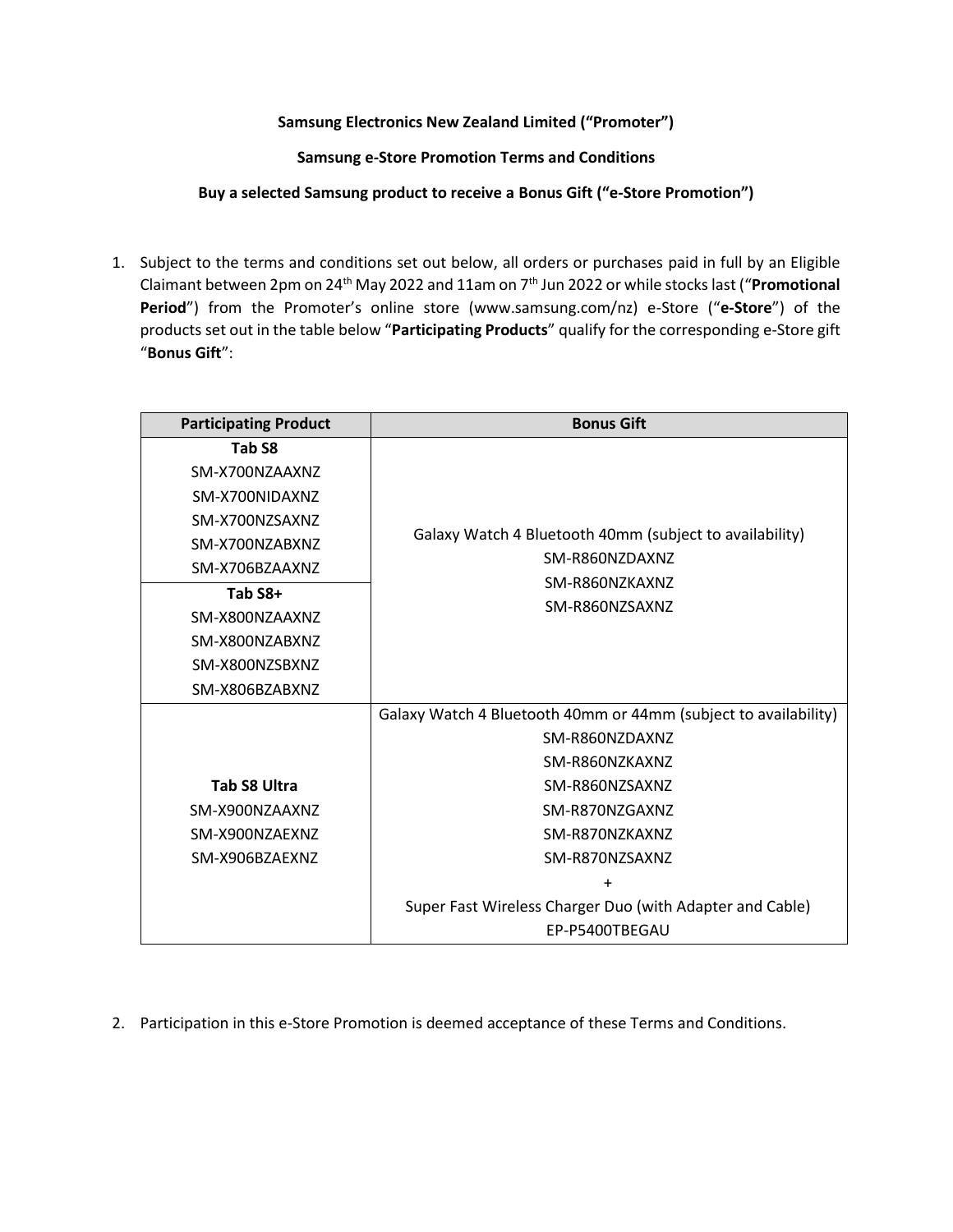- 3. The e-Store Promotion is only available to New Zealand residents. Claimants under 18 years old must have a parent's/guardian's permission to make a claim. The Promoter may require the parent or guardian to sign these Terms and Conditions as a condition of entry. Employees (and their immediate families) of the Promoter are ineligible to claim. Purchases for commercial purposes, for use in trade or for or on behalf of a business, will be ineligible for the e-Store Promotion. Claimants that meet all of these criteria will be considered an "**Eligible Claimant**".
- 4. Eligible Claimants are entitled to the e-Store Promotion on the following terms and conditions:
	- a) Only one Bonus Gift permitted per Participating Product.
	- b) All purchases must be made with New Zealand details, including a New Zealand credit card and
		- a New Zealand delivery address.
	- c) Eligible Claimants must provide a valid email address, physical address and phone number.
- 5. The e-Store Promotion is limited to two Participating Product units per person, delivery address, email address or credit card and is available while stocks last.
- 6. The e-Store Promotion is not available in conjunction with any other offer including discounts or vouchers for purchase at the e-Store.
- 7. Fulfilment of Participating Product will be processed as per normal lead times as and when the Promoter is able to supply stock. The Promoter will try to fulfil the orders as quickly as possible.
- 8. The Bonus Gift is not transferable, exchangeable and cannot be redeemed for cash.
- 9. The Promoter reserves the right to reclaim the cost of the Bonus Gift from any claimant if the Bonus Gift is provided to the claimant and it subsequently found that the claimant is in breach of these Terms and Conditions.
- 10. The return or refund of any Participating Product shall also oblige the claimant to return the Bonus Gift. The claimant agrees to be liable for all costs, including but not limited to debt recovery, if the Bonus Gift is not returned with any returned or refunded Participating Product.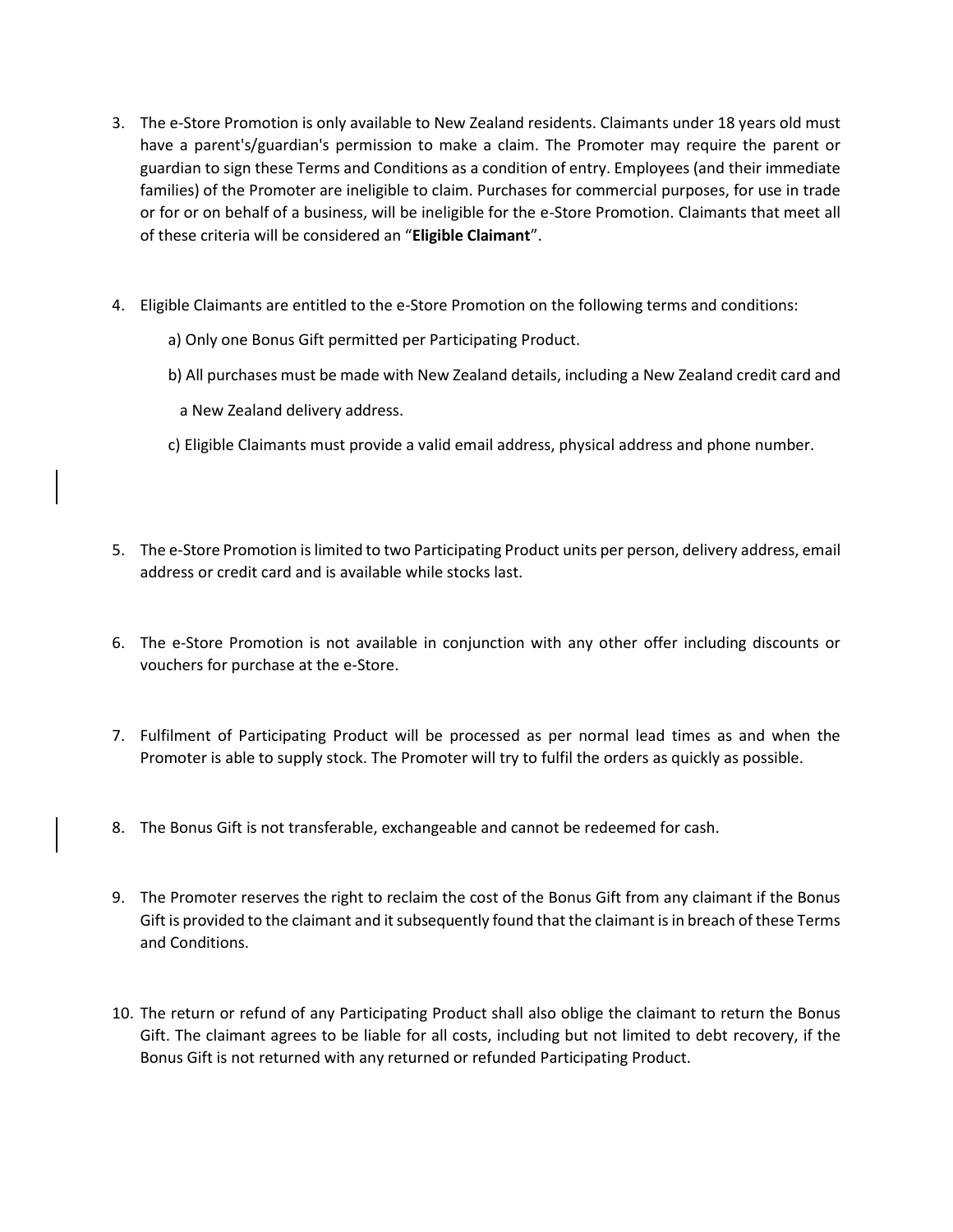## **GENERAL TERMS AND CONDITIONS**

- 11. The Promoter reserves the right, at any time, to verify the validity of claims and claimants (including a claimant's identity, age and place of residence) and to disqualify any claimant who submits a claim that is not in accordance with these Terms and Conditions or who tampers with the claim process. Failure by the Promoter to enforce any of its rights at any stage does not constitute a waiver of those rights.
- 12. The claimant must retain proof of purchase. Failure to produce proof of purchase for each claim when requested may, in the absolute discretion of the Promoter, result in invalidation of a claimant's claim or entries and forfeiture of any right to claim the Bonus Gift.
- 13. The Promoter's decision is final and no correspondence will be entered into.
- 14. All claimants may, at the Promoter's request, be required to first sign acceptance of these terms and conditions before any Bonus Gift is provided to them.
- 15. The Promoter assumes no responsibility for: (i) any error, omission, interruption, or delay in the operation or transmission of any communication including any email communication sent to (or by) the Promoter to any claimant whether caused by problems with communication networks or lines, computer systems, software or internet service providers, congestion on any carrier network or otherwise; (ii) any theft, destruction or unauthorised access to, or alteration of such communications; and (iii) any problem with, or technical malfunction of, any computer system or other equipment used for the conduct of the e-Store Promotion.
- 16. The Promoter accepts no responsibility for any tax liability incurred as a result of a claimant participating in the e-Store Promotion. Claimants should obtain independent tax and financial advice.
- 17. Except for any liability that cannot be excluded by law, the Promoter (including its officers, employees and agents) excludes all liability (including negligence), for any personal injury; or any loss or damage (including loss of opportunity); whether direct, indirect, special or consequential, arising in any way out of the Bonus Gift, including, but not limited to, where arising out of the following: (a) any technical difficulties or equipment malfunction (whether or not under the Promoter's control); (b) any theft, unauthorised access or third party interference; (c) any claim that the original purchase documentation or relevant e-Store Promotion is late, lost, altered, damaged or misdirected (whether or not after their receipt by the Promoter) due to any reason beyond the reasonable control of the Promoter; (d) any variation in the relevant e-Store Promotion value to that stated in these Terms and Conditions; (e) any tax liability incurred by a claimant; or (f) use of the relevant e-Store Promotion.